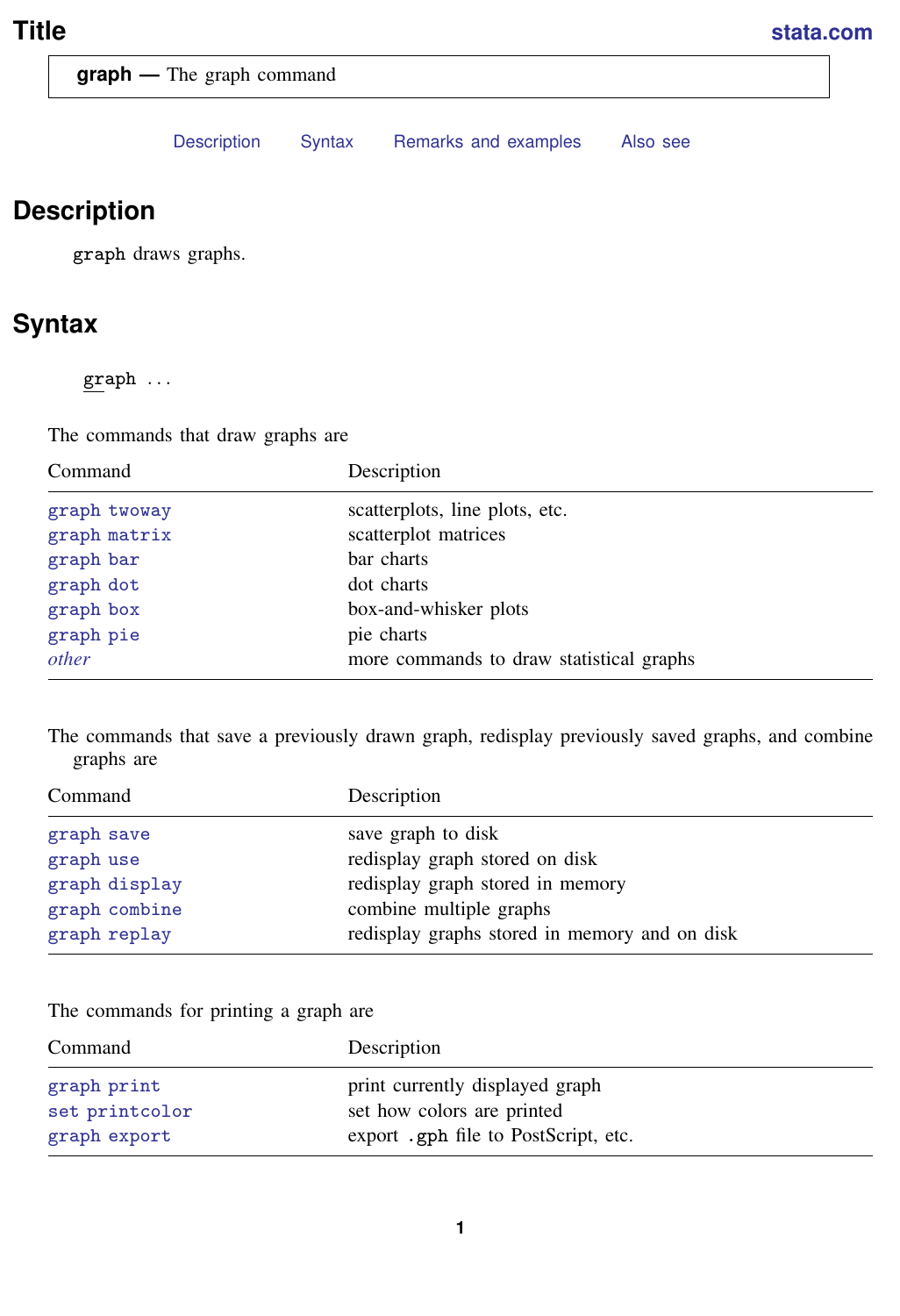#### **2 [graph](#page-0-2) — The graph command**

The commands that deal with the graphs currently stored in memory are

| Command        | Description                   |
|----------------|-------------------------------|
| graph display  | display graph                 |
| graph dir      | list names                    |
| graph describe | describe contents             |
| graph rename   | rename memory graph           |
| graph copy     | copy memory graph to new name |
| graph drop     | discard graphs in memory      |
| graph close    | close Graph windows           |

The commands that describe available schemes and allow you to identify and set the default scheme are

| Command              | Description             |
|----------------------|-------------------------|
| graph query, schemes | list available schemes  |
| query graphics       | identify default scheme |
| set scheme           | set default scheme      |

The command that lists available styles is

| Command     | Description           |
|-------------|-----------------------|
| graph query | list available styles |

The command for setting options for printing and exporting graphs is

| Command   | Description          |
|-----------|----------------------|
| graph set | set graphics options |

The command that allows you to draw graphs without displaying them is

| Command      | Description                      |
|--------------|----------------------------------|
| set graphics | set whether graphs are displayed |

### <span id="page-1-0"></span>**Remarks and examples [stata.com](http://stata.com)**

See [G-1] [Graph intro](https://www.stata.com/manuals/g-1graphintro.pdf#g-1Graphintro).